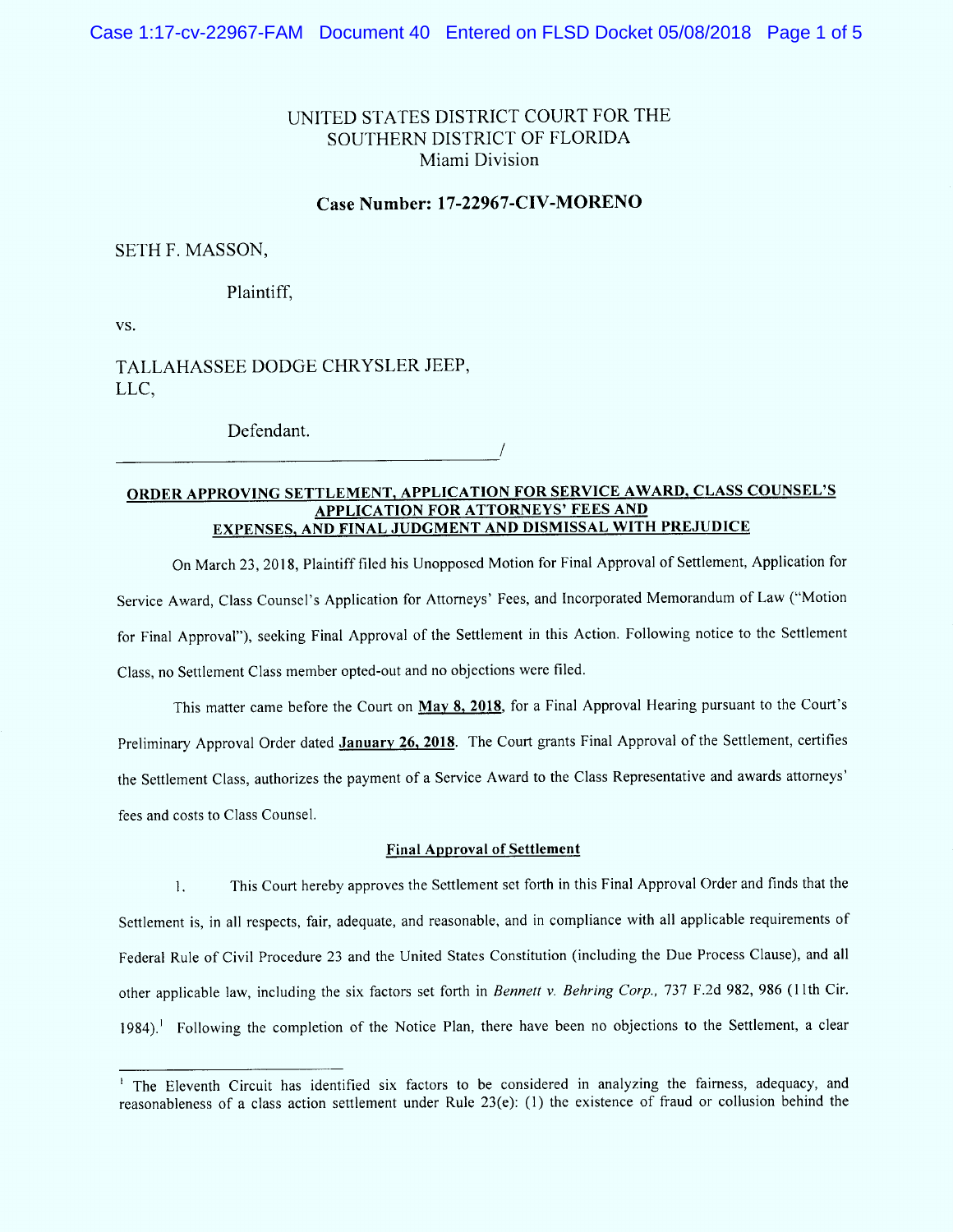indication that the Settlement Class supports the Settlement. As the Settlement is in the best interest of the Parties and the Settlement Class, the Court directs the Parties and their counsel to implement and consummate the Settlement in accordance with the terms and conditions of the Agreement.

#### Certification of Settlement Class

Pursuant to Federal Rule of Civil Procedure 23, the Settlement Class consists of:  $2.$ 

All persons in the United States who had one or more Tallahassee Dodge Text Messages sent to their cellular telephone number between July 27, 2017 and July 31, 2017.

The Settlement Class as previously provisionally certified satisfies a1l the requirements contained 3. in Federal Rule of Civil Procedure 23, the United States Constitution, and any other applicable law.

As such, the Court finds, for settlement purposes only, that: (a) the Settlement Class as defined is  $4.$ so numerous that joinder of all members is impracticable; (b) there are questions of law or fact common to the Settlement Class; (c) the claims of the Plaintiff are typical of the claims of the Settlement Class; (d) the Class Representative will fairly and adequately protect the interests of the Settlement Class; (e) Plaintiff alleges that Defendant has acted on grounds that apply generally to the class; (f) the questions of law or fact common to the Settlement Class predominate over the questions affecting on individual Settlement Class members; and (g) certification of the Settlement Class is superior to the other methods for thc fair and efficicnt adjudication of the controversy.

#### Dismissal and Release

5. No one objects to the Settlement and only one Settlement Class member requested exclusion from the Settlement through the opt-out process approved by this Court. Except for the individual claims of those who duly opted-out of the Settlement Class (identified in Exhibit  $l^2$  to this Final Approval Order), this Court hereby dismisses this Action on the merits and with prejudice as though after trial and a final adjudication of the facts and the law as to all Settlement Class Members each Released Claim.

settlement; (2) the complexity, expense, and likely duration of the litigation; (3) the stage of the proceedings and the amount of discovery completed; (4) the probability of the plaintiffs' success on the merits; (5) the range of possible recovery; and (6) the opinions of the class counsel, class representatives, and the substance and amount of opposition to the settlement.

<sup>&</sup>lt;sup>2</sup> To ensure the Court receives a complete list of individuals that have requested to opt-out of the Settlement, at the Final Approval hearing, Plaintiff will submit to the Court a Final Approval Order with an exhibit containing a complete list of opt-outs.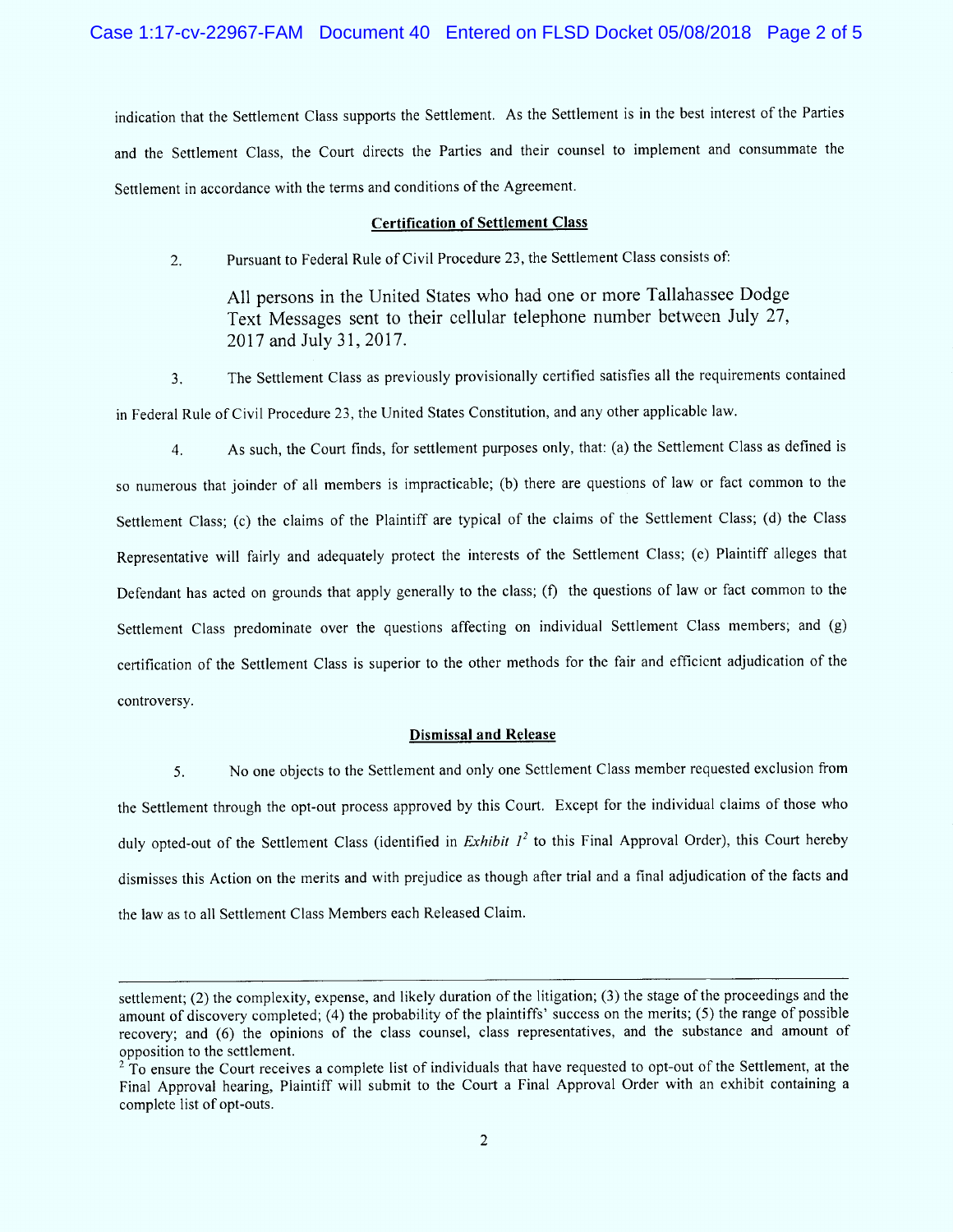### Case 1:17-cv-22967-FAM Document 40 Entered on FLSD Docket 05/08/2018 Page 3 of 5

6. In exchange for the benefits conferred by the Settlement, all Settlement Class Members will be deemed to have released Defendant from claims related to the subject matter of the Action. The detailed release language is found in Section Xll of the Agreement.

 $7<sub>1</sub>$ The Settlement Class Notice Program was the best notice practicable under the circumstances. The Notice Program provided due and adequate notice of the proceedings and of the matters set forth therein, including the proposed settlement set forth in the Agreement, to all persons entitled to such notice and said notice fully satisfied the requirements of the Federal Rules of Civil Procedure and the United States Constitution, which include the requirement of due process.

8. M embers of the Settlement Class who the Settlement Administrator has determined are Settlement Class Claimants shall be entitled to receive their portion of the Settlement Fund, in accordance with the procedures set forth in the Agreement.

#### Attorney's Fees and Service Awards

9. Class Counsel's request for attorneys' fees as a percentage of the common fund is granted as being both appropriate and reasonable under the factors set forth in Camden I Condominium Assn. v. Dunkle, 946 F.2d 768  $(11th$  Cir. 1991).<sup>3</sup> The requested percentage from the Settlement Fund is reasonable, considering the results obtained, the nature of the case, and Class Counsel's significant work in this case and experience in litigating class actions. It was necessary for Class Counsel, who undertook representation of Plaintiff and the putative class on a purely contingent fee basis, to conduct research and discovery supporting the claims asserted and the class-wide damages claimed. Prevailing in this case was by no means assured, given the substantial defenses that Defendant would have pursued. Extensive settlement negotiations occurred between the parties. Defendant is represented by sophisticated counsel, who was prepared to zealously defend this case.

 $10.$ Therefore, Class Counsel is hereby awarded  $$212,500.00$  in attorneys' fees from the gross Settlement Fund, consisting of 25% of the Settlement Fund. This percentage accurately retlects the percentage figures of contingency fees attorneys commonly received in the Southern District of Florida and the Eleventh

<sup>&</sup>lt;sup>3</sup> The Eleventh Circuit's factors for evaluating the reasonable percentage to award class-action counsel are: (1) the time and labor required; (2) the novelty and difficulty of the questions involved; (3) the skill requisite to perform the legal service properly; (4) the preclusion of other employment by the attorney due to acceptance of the case; (5) the customary fee; (6) whether the fee is fixed or contingent; (7) time limitations imposed by the client or the circumstances; (8) the amount involved and the results obtained', (9) the experience, reputation, and ability of the attorneys; (10) the "undesirability" of the case; (11) the nature and the length of the professional relationship with the client; and (12) awards in similar cases.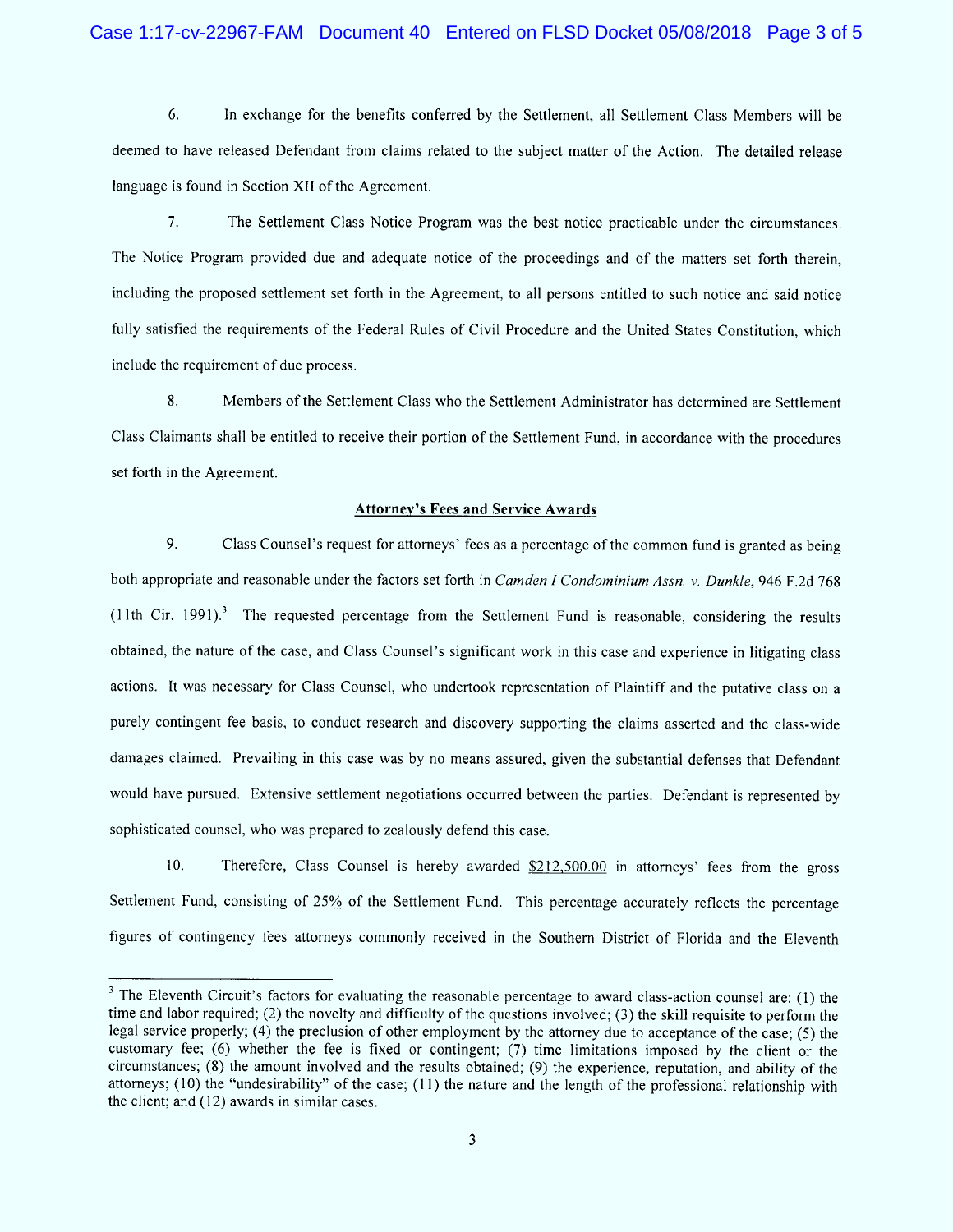## Case 1:17-cv-22967-FAM Document 40 Entered on FLSD Docket 05/08/2018 Page 4 of 5

Circuit, and are within the range of reasonableness discussed in Camden 1. 946 F.2d at 774-75. See Allapattah Servs., Inc. v. Exxon Corp., 454 F. Supp. 2d 1185, 1210 (S.D. Fla. 2006) (emphasis added) (awarding fees equaling 31/3%); Legg v. Laboratory Corp. of America, 14-cv-61543-RLR, Dkt. 227, p.7 (S.D. Fla. Feb. 18, 2016) (FACTA case awarding one-third of gross recovery for attorneys' fees, plus expenses); Gevaerts v. TD Bank, N.A., No. 11:14cv-20744-RLR, 2015 U.S. Dist. LEXIS 150354, at \*27 (S.D. Fla. Nov. 5, 2015) (finding that a request for 30% of a \$20 million dollar fund is justified); Wolff v. Cash 4 Titles, No. 03-22778- CIV, 2012 WL 5290155, at \*5-6 (S.D. Fla. Sept. 26, 2012) ("The average percentage award in the Eleventh Circuit mirrors that of awards nationwide roughly one-third.") (citing Circuit case law and listing Southern and Middle District of Florida attorneys' fees awards).

11. Further, the Court finds that Class Counsel's request for reimbursement of  $\frac{1}{3}, 551.25$  in expenses to be reasonable and that the expenses were necessarily incurred in furtherance of the Action.

 $12.$ The Court also Gnds that Class Counsel's request for a Service Award payable to the Class Representative is appropriate and the amount requested is reasonable. Therefore, the Class Representative shall be paid a Service Award of \$2,500 from the Settlement Fund consistent with the terms of the Agreement.

#### **Further Matters**

 $13.$ Without affecting the finality of the Final Approval Order in any way, this Court hereby retains continuing jurisdiction over: (a) implementation of this Settlement; (b) this Action until the judgment contemplated herein has become effective and each and every act agreed to be performed by the Parties has been performed; and (c) the Parties and al1 parties to the Agreement for the purpose of enforcing and administering the Agreement. Neither Plaintiff nor Defendant shall be barred from pursuing claims for breach of the Agreement before this Court.

 $14.$ ln the event that the Agreement does not become effective in accordance with its terms, then the judgment contemplated herein shall be rendered null and void and be vacated and the Agreement and all orders entered in connection therewith shall be rendered null and void, the Settlement Class shall be decertified, all of Defendant's obligations under the Settlement shall cease to be of any force and effect; the amounts in the Settlement Fund shall be returned to Defendant and Plaintiff s Complaint shall be reinstated as it existed prior to the making of the Agreement. ln that case, all communications, documents, filings, negotiations and other actions taken by the Parties to negotiate and pursue a setllement through the Agreement shall be considered confidential settlement communications which cannot be used in evidence by any Party against another Party.